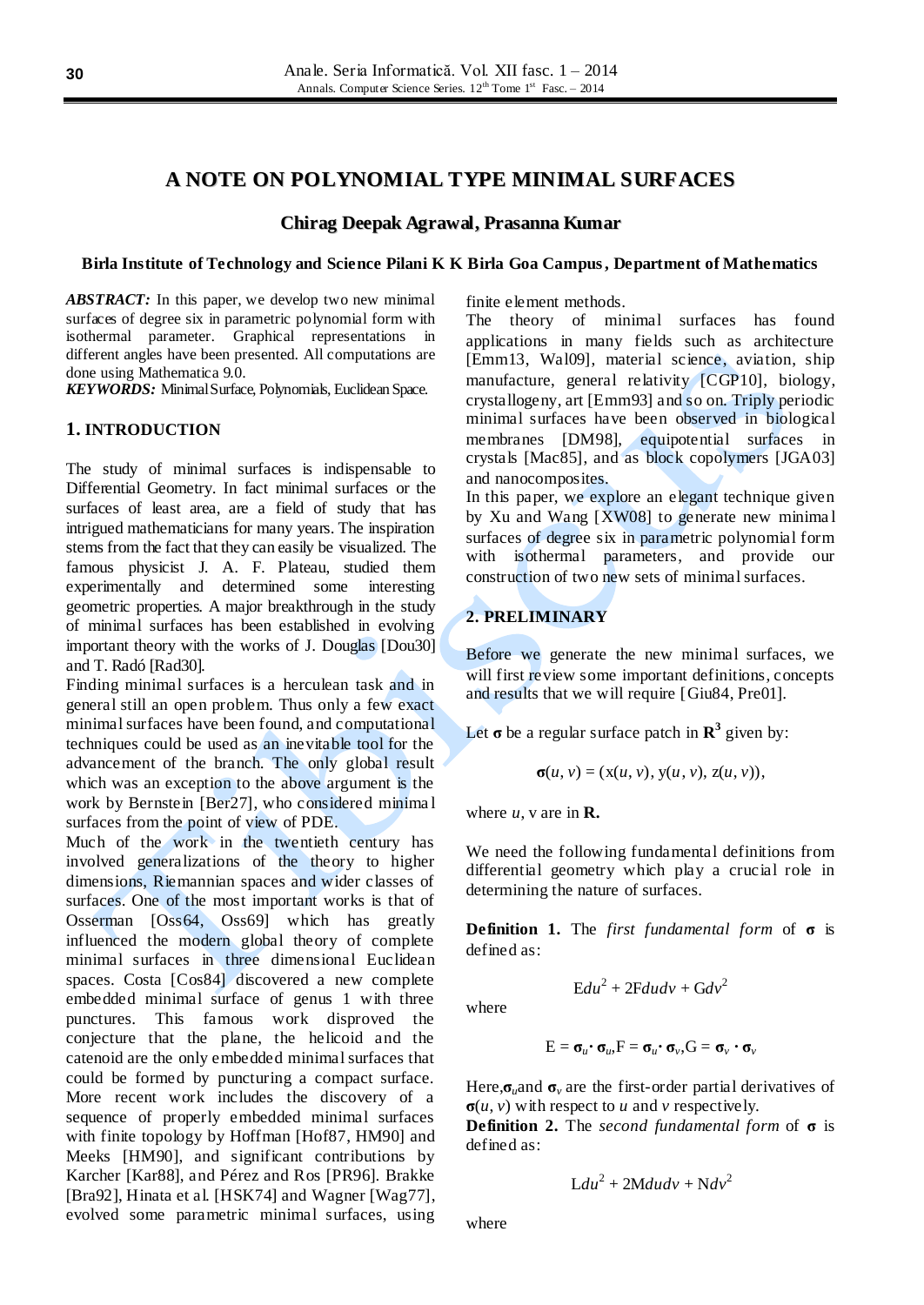$$
L = N \cdot \sigma_{uu}, \, M = N \cdot \sigma_{uv}, \, N = N \cdot \sigma_{vv}
$$

Here **N** is the standard unit normal vector on the surface and  $\sigma_{uu}$ ,  $\sigma_{uv}$  and  $\sigma_{vv}$  are the second order partial derivatives of  $\sigma(u, v)$  with respect to *u* and *v*. **Definition 3.** The mean curvature *H* of  $\sigma(u, v)$  is defined as:

$$
H=\frac{LG-2MF+NE}{2(EG-F^2)}
$$

**Definition 4.** If the surface  $\sigma(u, v)$  satisfies:

 $E = G$ ,  $F = 0$ ,

then  $\sigma(u, v)$  is called a *surface with isothermal parameter*.

**Definition 5.** If the surface  $\sigma(u, v)$  satisfies:

$$
\sigma_{uu}+\sigma_{vv}=0,
$$

then  $\sigma(u, v)$  is called a *harmonic surface*. **Definition 6.** If  $\sigma(u, v)$  satisfies:

 $H = 0$ ,

then  $\sigma(u, v)$  is called a *minimal surface*.

Before proceeding further we state few lemmas [XW08] which are required in the subsequent section. **Lemma 1.** A surface with isothermal parameter is a minimal surface if and only if it is a harmonic surface.

**Lemma 2.** A harmonic polynomial surface of degree  $\sin \theta$ **,**  $\sigma$  (u, v) must have the following form:

$$
\sigma(u,v) = a(u^6 - 15u^4v^2 + 15u^2v^4 - v^6)
$$
  
+ b(3u^5v - 10u^3v^3 + 3uv^5)  
+ c(u^5 - 10u^3v^2 + 5uv^4)  
+ d(v^5 - 10u^2v^3 + 5u^4v)  
+ e(u^4 - 6u^2v^2 + v^4)  
+ fuv(u^2 - v^2)  
+ gu(u^2 - 3v^2)  
+ hv(v^2 - 3u^2) + i(u^2 - v^2)  
+ juv + ku + iv + m

where **a, b, c, d, e, f, g, h, i, j, k, l, m** are coefficient vectors.

We start by giving a close relation between minima l surfaces and harmonic polynomials. In [XW08], a very significant theorem has been proved on the necessary and sufficient conditions, for a harmonic polynomial surface of degree six to be minimal.

**Theorem 1.** A harmonic polynomial surface of degree six,  $\sigma(u, v)$  is a minimal surface if and only if

its coefficient vectors satisfy the following system of equations:

$$
4a^{2} = b^{2}
$$
\n
$$
a \cdot b = 0
$$
\n
$$
2a \cdot c - b \cdot d = 0
$$
\n
$$
2a \cdot d + b \cdot c = 0
$$
\n
$$
25c^{2} - 25d^{2} + 48a \cdot e - 6b \cdot f = 0
$$
\n
$$
25d \cdot c + 12b \cdot e + 6a \cdot f = 0
$$
\n
$$
16e^{2} - f^{2} + 30c \cdot g - 30d \cdot h + 24a \cdot i - 6b \cdot j = 0
$$
\n
$$
4e \cdot f - 15c \cdot h + 15d \cdot g + 6b \cdot i + 6a \cdot j = 0
$$
\n
$$
9g^{2} - 9h^{2} + 16e \cdot i - 2f \cdot j + 10c \cdot k - 10l \cdot d = 0
$$
\n
$$
9g \cdot h - 2f \cdot i - 4e \cdot j - 5d \cdot k - 5c \cdot l = 0
$$
\n
$$
4i^{2} - j^{2} + 6g \cdot k + 6h \cdot l = 0
$$
\n
$$
2i \cdot j - 3g \cdot l - 3h \cdot k = 0
$$
\n
$$
18a \cdot g + 9b \cdot h + 20e \cdot c - 5f \cdot d = 0
$$
\n
$$
18a \cdot h - 9b \cdot g - 20e \cdot d - 5f \cdot c = 0
$$
\n
$$
6a \cdot k - 3b \cdot l + 10c \cdot i - 5d \cdot j + 12e \cdot g + 3f \cdot h = 0
$$
\n
$$
6a \cdot l + 3b \cdot k + 5c \cdot j + 10d \cdot i + 3f \cdot g - 12e \cdot h = 0
$$
\n
$$
4e \cdot k - f \cdot l + 3h \cdot j + 6g \cdot i = 0
$$
\n
$$
4e \cdot l + f \cdot k + 3g \cdot j - 6h \cdot i = 0
$$
\n
$$
2l \cdot i + k \cdot j = 0
$$
\n
$$
2k \cdot i - l \cdot j = 0
$$

#### **3. GENERATING NEW MINIMAL SURFACES**

To generate a new minimal surface from harmonic polynomial surfaces, we must find a solution to the system of equations given in Theorem 1. However, it is extremely difficult to get the solution for the system directly. We therefore start by arbitrarily initializing values to some of the coefficient vectors and then make intelligent assumptions to satisfy the other equations. The paper [XW08] gives examples of two such classes of minimal surfaces and studies their properties. In this paper we generate two different classes of minimal surfaces.

#### **3.1 Harmonic polynomial minimal surface 1**

We make the following assumptions:

$$
k = (1, 0, 0)
$$
  $l = (0, 1, 0)$ 

We get,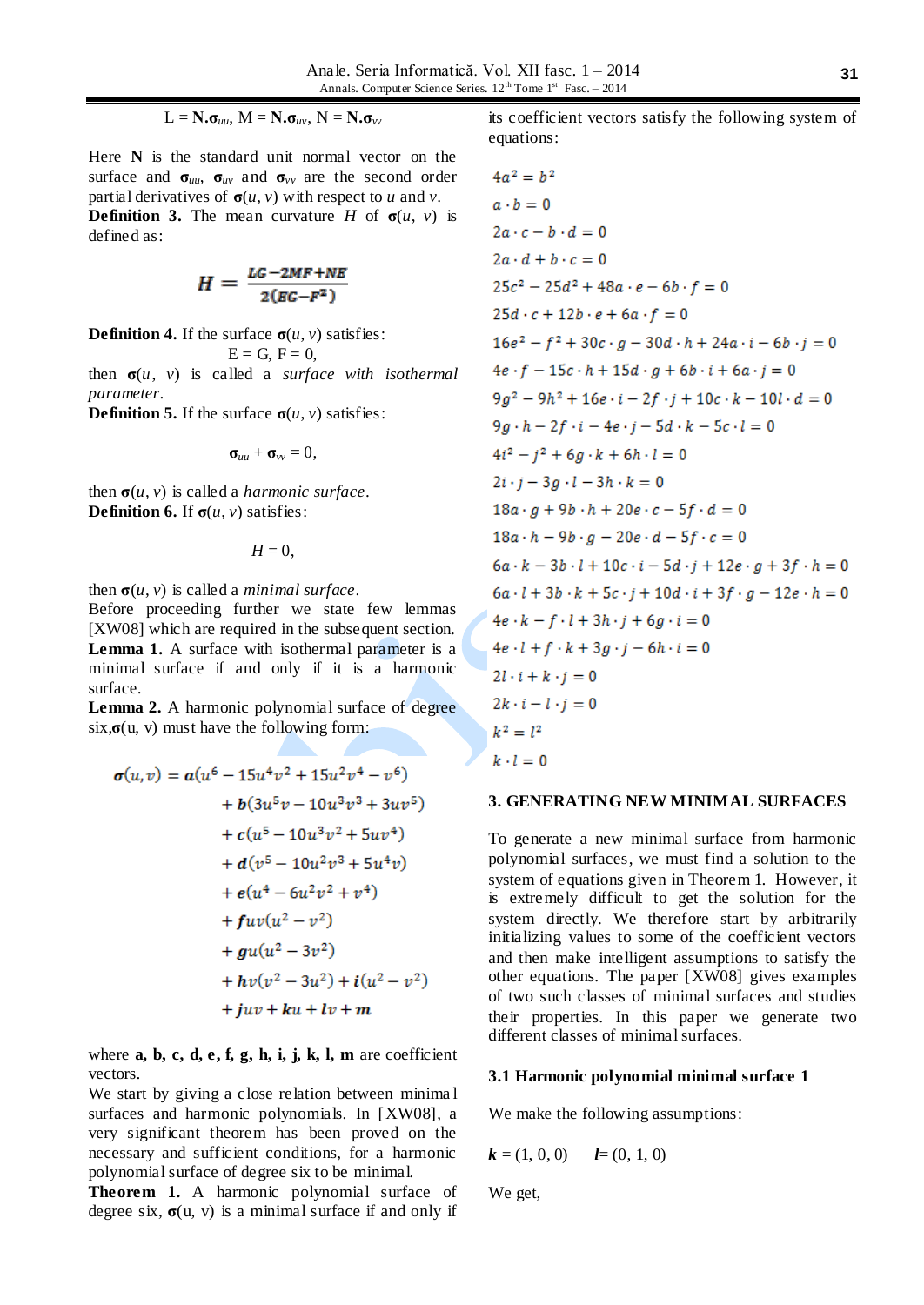$k \cdot l = 0$ 

Next, to find  $i$  and  $j$  we make an intelligent assumption to satisfy their corresponding equations:

 $i=(1, 1, 0)$   $j=(-2, 2, 0)$ 

Similarly, we find *a*, *b*, *c* and *d*;

 $a = (1, 0, 0), \quad b = (0, 2, 0),$  $c = (1, 1, 0), \quad d = (-1, 1, 0)$ 

We directly get four reduced equations for *e, f, g* and *h* as the following:

$$
4e_1 = f_2
$$
  
\n
$$
4e_2 + f_1 = 0
$$
  
\n
$$
g_2 + h_1 = 0
$$
  
\n
$$
g_1 + h_2 = 0
$$

Substituting and solving the remaining equations yields the following values for the coefficient vectors *f, g* and *h* in terms of the components of vector  $e =$  $(e_1, e_2, e_3)$ :

$$
f = (-4 e_2, 4e_1, 0)
$$
  
\n
$$
g = (\frac{-4}{15} e_3^2, 0, 0)
$$
  
\n
$$
h = (0, \frac{-4}{15} e_3^2, 0)
$$

We now substitute these values for the coefficient vectors in the equation given in Lemma 2 for  $\sigma(u, v)$ . We can safely assume  $m = (0, 0, 0)$  since it is a constant vector and does not affect the shape of the surface.

The components of *e* act as the control parameters for the shape of the surface.

We choose  $e_1 = 0$ ,  $e_2 = 0$  and  $e_3 = -30$ .

We obtain the following three components for  $\sigma(u, v)$ :

$$
x(u, v) = u + u2 + u5 + u6 - 2uv - 5u4v
$$
  
\n
$$
-v2 - 10u3v2 - 15u4v2
$$
  
\n
$$
+ 10u2v3 + 5uv4 + 15u2v4
$$
  
\n
$$
-v5 - v6 - 240u(u2 - 3v2)
$$
  
\n
$$
y(u, v) = u2 + u5 + v + 2uv + 5u4v - v2
$$
  
\n
$$
- 10u3v2 - 10u2v3 + 5uv4
$$
  
\n
$$
+ v5 + 240v(-3u2 + v2)
$$
  
\n
$$
+ 2(3u5v - 10u3v3 + 3uv5)
$$
  
\n
$$
z(u, v) = -30(u4 - 6u2v2 + v4)
$$

On plotting the results for  $u \in (-5, 5)$  and  $v \in (-5, 5)$ , we obtain the surface given in Figure 1.

40000  $20000$  $\overline{a}$  $40000$  $-20.000$  $\frac{7}{20000}$  $-50000$ 'n  $-20000$ ò  $40000$ 50,000  $50000$ 40000 50.000+ 20000 0  $-20000$  $-40000$ 40 000 20 000  $-20000$  $\bf{0}$ **Figure 1:** The minimal surface obtained on putting  $e =$ 

**(0, 0, -30)** *(front and side views)*

With a different choice of  $e$ , say  $e = (5, 5, 15)$ , we will obtain the surface given in Figure 2.

#### **3.2 Harmonic polynomial minimal surface 2**

We now generate another set of minimal surfaces using a similar approach. We start by assuming:

$$
k = (2, 2, -1)
$$
  $l = (-1, 2, 2)$ 

This ensures:

$$
k\cdot l=0
$$

Again, we make an intelligent assumption for *i* and then obtain  $j$ :

$$
i=(2, 2, 2) \qquad \qquad j=(2, -3, 10)
$$

We then find  $a, b, c$  and  $d$ :

$$
a = (2, 2, -1), \qquad b = (-2, 4, 4),
$$
  

$$
c = (2, 2, 2), \qquad d = (2, -2, 6)
$$

We make assumptions for *f* and *h*;

$$
f=(1, 1, 4)
$$
  $h=(1, 1, 4)$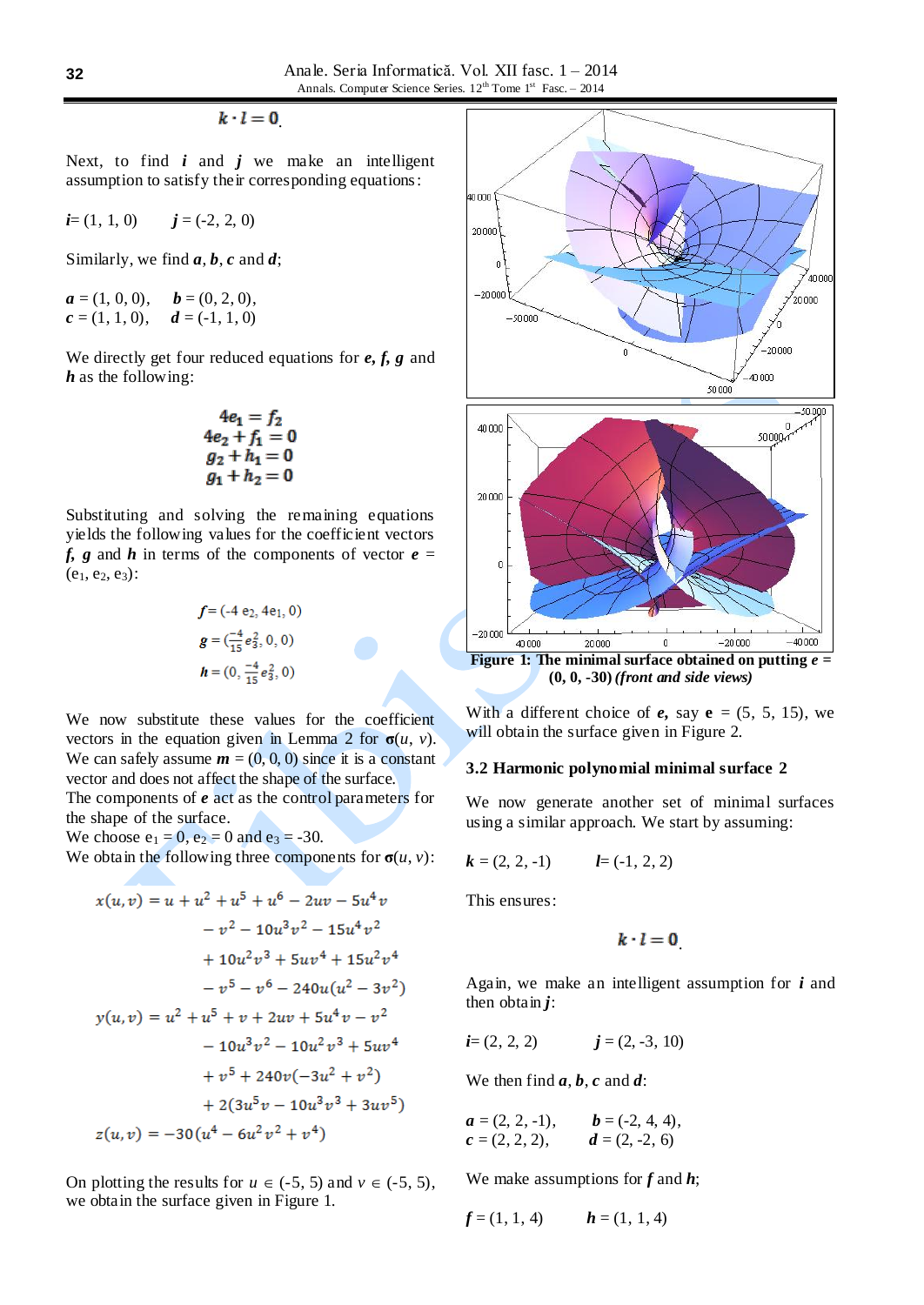

**(5, 5, 15)** *(front and side views)*

Further solving of equations yields a new system of equations in terms of the coefficient vectors  $e = (e_1,$  $e_2$ ,  $e_3$ ) and  $f = (f_1, f_2, f_3)$  as follows:

$$
36e_1 - 36e_3 = 377
$$
  
\n
$$
8(e_1^2 + e_2^2 + e_3^2) + 30(g_1 + g_2 + g_3) = 369
$$
  
\n
$$
9(g_1^2 + g_2^2 + g_3^2) + 32(e_1 + e_2 + e_3) = 240
$$
  
\n
$$
18g_1 - 18g_3 = -61
$$
  
\n
$$
3(e_1g_1 + e_2g_2 + e_3g_3) = 44
$$
  
\n
$$
-35e_1 + 77e_2 - 123e_3 + 59g_1 - 13g_2 + 83g_3 = 223
$$

We assume  $g_3 = 1$  and  $e_3 = 1$  and thus obtain

$$
e_1 = \frac{413}{36} \qquad g_1 = \frac{-43}{18}
$$

Solving further, we obtain:

$$
e_2 = \frac{1}{72} \left( -109 - 18g_2 \pm \sqrt{218623 - 13644g_2 - 972g_2^2} \right)
$$

Now  $g_2$  decides the values for  $e_2$ . Therefore, we have obtained another set of minimal surfaces.

From Lemma 2, the three components for  $\sigma(u, v)$  are as follows:

$$
x(u,v) = a_1(u^6 - 15u^4v^2 + 15u^2v^4 - v^6)
$$
  
+  $b_1(3u^5v - 10u^3v^3 + 3uv^5)$   
+  $c_1(u^5 - 10u^2v^3 + 5u^4v)$   
+  $d_1(v^5 - 10u^2v^3 + 5u^4v)$   
+  $e_1(u^4 - 6u^2v^2 + v^4)$   
+  $f_1uv(u^2 - v^2)$   
+  $g_1u(u^2 - 3v^2)$   
+  $h_1v(v^2 - 3u^2)$   
+  $i_1(u^2 - v^2) + j_1uv + k_1u$   
+  $l_1v + m_1$   
 $y(u,v) = a_2(u^6 - 15u^4v^2 + 15u^2v^4 - v^6)$   
+  $b_2(3u^5v - 10u^3v^3 + 3uv^5)$   
+  $c_2(u^5 - 10u^3v^2 + 5uv^4)$   
+  $d_2(v^5 - 10u^2v^3 + 5u^4v)$   
+  $e_2(u^4 - 6u^2v^2 + v^4)$   
+  $f_2uv(u^2 - v^2)$   
+  $g_2u(u^2 - 3v^2)$   
+  $h_2v(v^2 - 3u^2)$   
+  $i_2(v^2 - v^2) + j_2uv + k_2u$   
+  $l_2v + m_2$   
 $z(u,v) = a_{31}(u^6 - 15u^4v^2 + 15u^2v^4 - v^6)$   
+  $b_3(3u^5v - 10u^3v^3 + 3uv^5)$   
+  $c_3(u^5 - 10u^3v^2 + 5uv^4)$   
+  $d_3(v^5 - 10u^2v^3 + 5u^4v)$   
+  $d_3(v^5 - 10u^2v^3 + 5u^4v)$   
+  $e_3(u^4 - 6u^2v^2 + v^4)$   
+  $f_3uv(u^2 - v^2)$   
+  $g_3u(u^2 - 3v^2)$   
+  $g_$ 

Taking  $\mathbf{m} = (0, 0, 0)$  and putting  $g_2 = 0$ , we obtain the surface for  $u$  is in (-5, 5) and  $v$  is in (-5, 5), given in Figure 3.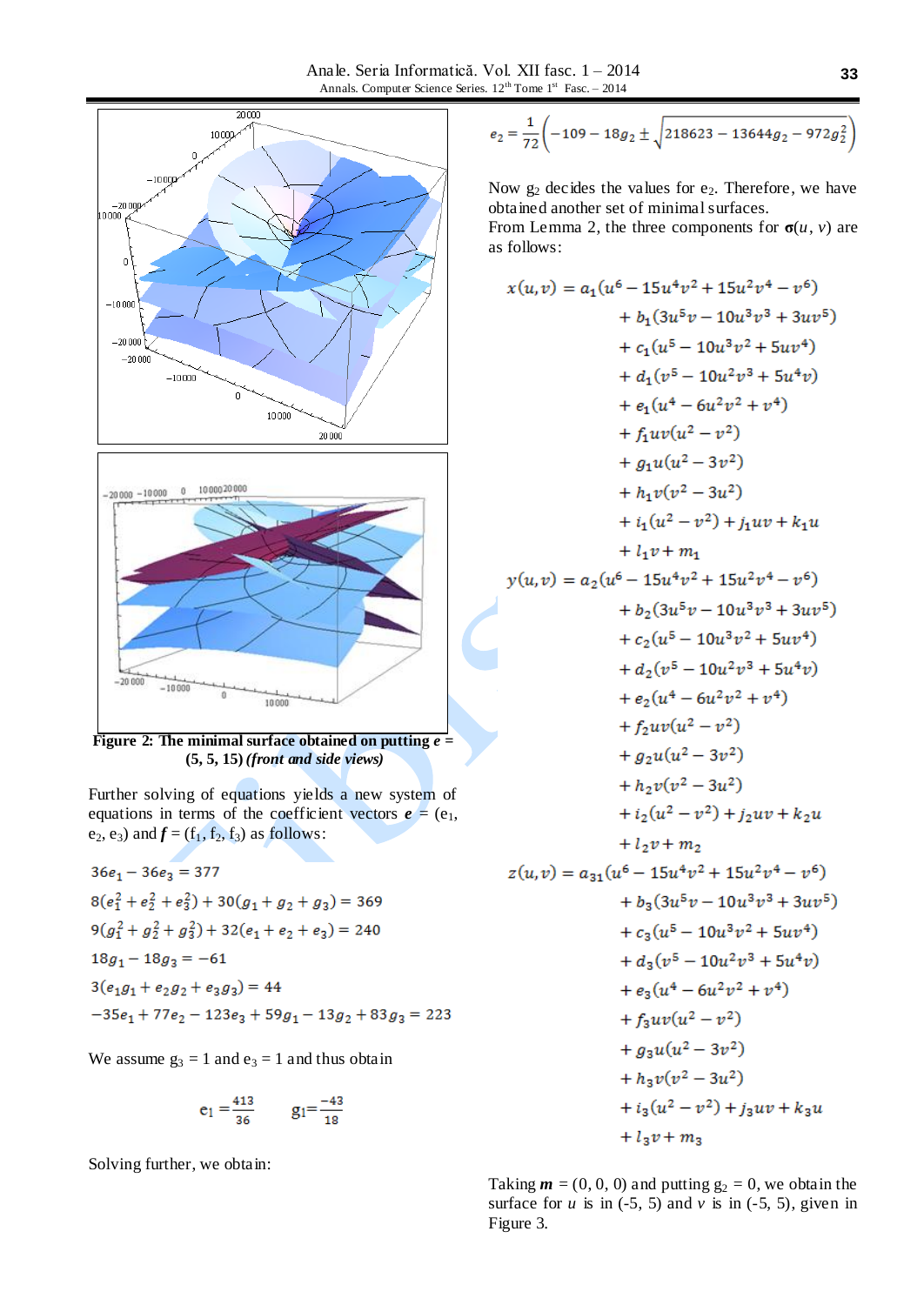Anale. Seria Informatică. Vol. XII fasc. 1 – 2014 Annals. Computer Science Series.  $12^{th}$  Tome  $1^{st}$  Fasc. - 2014



**Figure 3:** The minimal surface obtained on putting  $\overline{g_2}$  = **0** *(front and side views)*

Again, a different choice of the vectors *e* and *g* will result in a change of shape of the surface as illustrated in Figure 4. **Figure 4. The minimal surface obtained with**  $\mathbf{e}_1 = 413$ 



**and g<sup>2</sup> = 0***(front and side views)*

## **4. CONCLUSION AND FUTURE WORK**

The problem of investigating minimal surfaces for harmonic polynomials involves the efficiency of numerical solution of the system of equations given in Theorem 1. Our approach yielded two minima l surfaces which are validated through Definition 6. In the future, we will numerically analyze the curvatures of these surfaces and visualize their mean

curvatures by plotting their graphs. Furthermore, we will explore the possibility of deriving minimal surfaces of higher degrees by taking a product of these surfaces using a suitable approach.